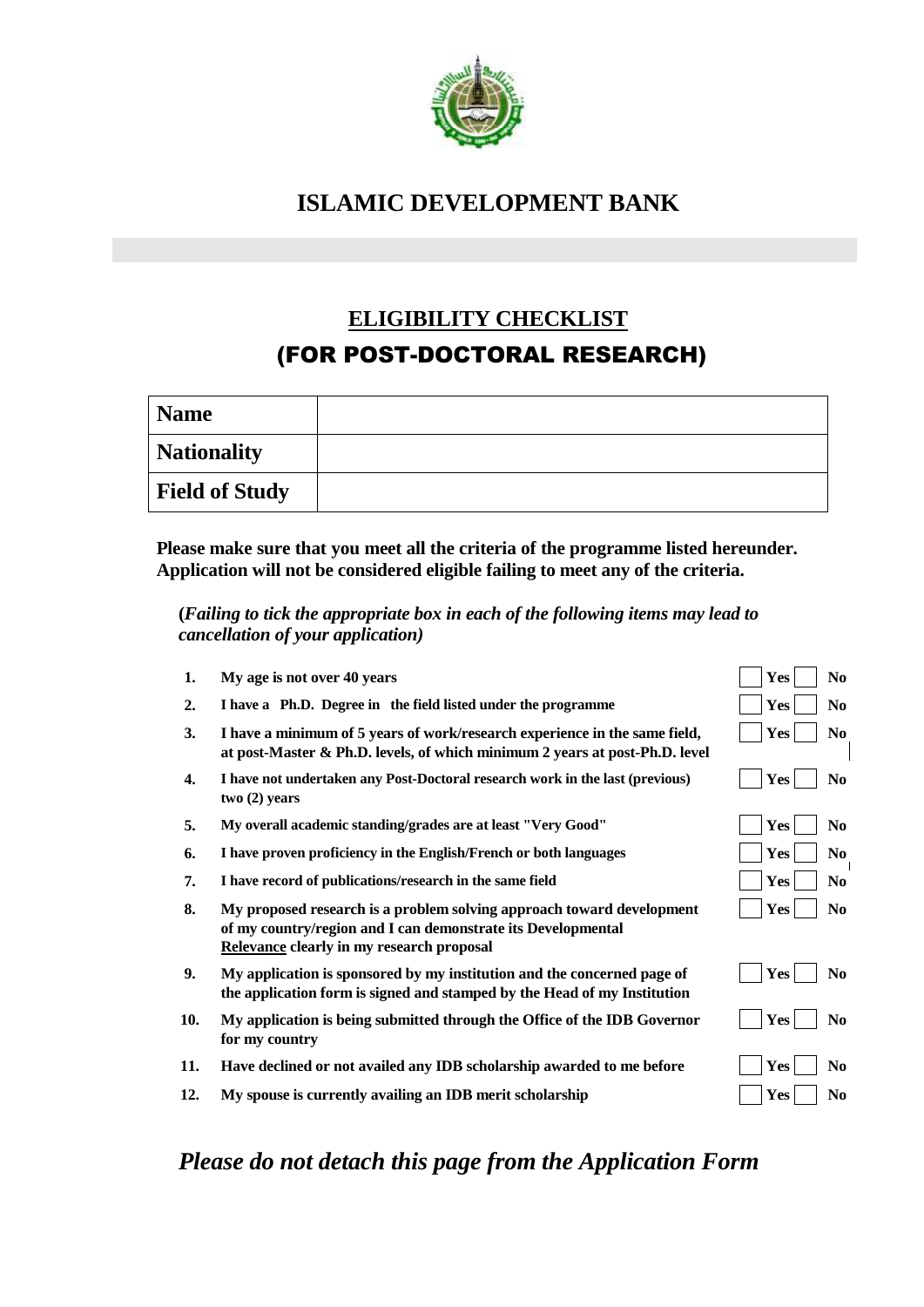**Affix photo here**



## **ISLAMIC DEVELOPMENT BANK**

## **APPLICATION FORM** (FOR POST-DOCTORAL RESEARCH)

*Write in BLOCK LETTERS and use only the space available for each information item, and do not use any separate sheet. Your application is assessed on point system, so if you knowingly leave any item/part incomplete or ignore given instructions, you may either lose points or your application be considered ineligible.*

## **A. THE APPLICANT**

| (circle appropriate title)                                                         |                                                                                                                                                                           |  |  |
|------------------------------------------------------------------------------------|---------------------------------------------------------------------------------------------------------------------------------------------------------------------------|--|--|
|                                                                                    |                                                                                                                                                                           |  |  |
| 4. Nationality: Present________________; at birth: _____________________________   | (As proof of nationality, birth certificate or passport copy must be submitted)                                                                                           |  |  |
| 5. Marital Status (please circle as appropriate): Single Married Divorcee Widow    |                                                                                                                                                                           |  |  |
| Number of Children<br><u>Age range of children</u><br><u>Age range of children</u> |                                                                                                                                                                           |  |  |
|                                                                                    |                                                                                                                                                                           |  |  |
|                                                                                    |                                                                                                                                                                           |  |  |
|                                                                                    |                                                                                                                                                                           |  |  |
|                                                                                    |                                                                                                                                                                           |  |  |
| Fax e-mail: e-mail:                                                                | (Correspondence with you will be mainly by e-mail, so you must have an e-mail address)<br><b>Alternative Contact:</b> (name, relationship, address, tel/fax. and e-mail): |  |  |
| 7.                                                                                 |                                                                                                                                                                           |  |  |
|                                                                                    |                                                                                                                                                                           |  |  |
|                                                                                    |                                                                                                                                                                           |  |  |
|                                                                                    | Town/City: Country: Country:                                                                                                                                              |  |  |
| <b>B. ACADEMIC BACKGROUND</b>                                                      |                                                                                                                                                                           |  |  |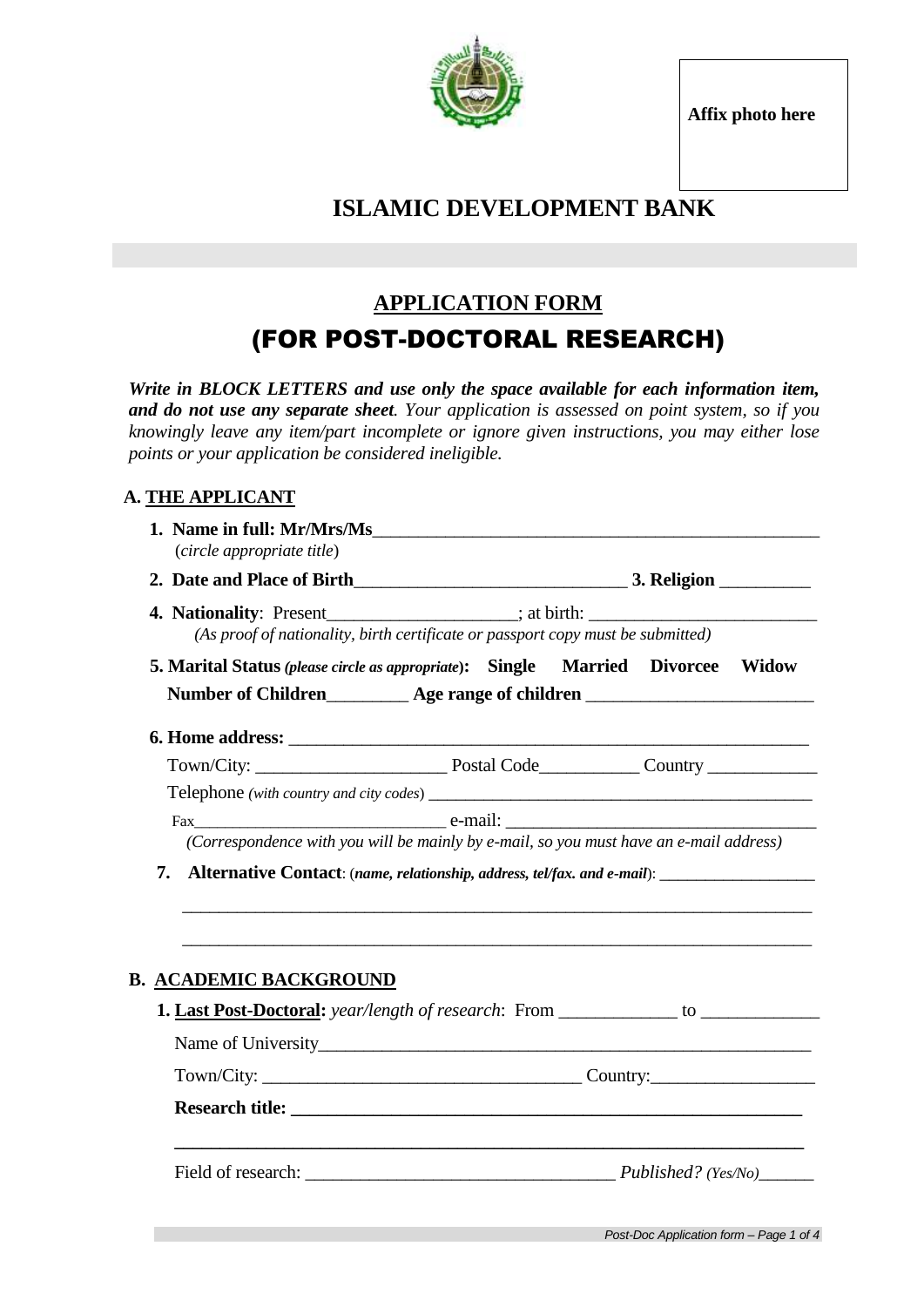| <b>2. Ph.D study:</b> year/length of study: From $\frac{\ }{\ }$                                                                                                                                                                                                                                                                                                            |                                                                                                       |
|-----------------------------------------------------------------------------------------------------------------------------------------------------------------------------------------------------------------------------------------------------------------------------------------------------------------------------------------------------------------------------|-------------------------------------------------------------------------------------------------------|
|                                                                                                                                                                                                                                                                                                                                                                             |                                                                                                       |
| Town/City: Country: Country:                                                                                                                                                                                                                                                                                                                                                |                                                                                                       |
|                                                                                                                                                                                                                                                                                                                                                                             |                                                                                                       |
|                                                                                                                                                                                                                                                                                                                                                                             |                                                                                                       |
|                                                                                                                                                                                                                                                                                                                                                                             |                                                                                                       |
|                                                                                                                                                                                                                                                                                                                                                                             |                                                                                                       |
|                                                                                                                                                                                                                                                                                                                                                                             |                                                                                                       |
| Date of graduation: Cambridge Crade/GPA obtained Cambridge Contains Crade/GPA obtained                                                                                                                                                                                                                                                                                      |                                                                                                       |
| obtained Grade/GPA stands as Excellent                                                                                                                                                                                                                                                                                                                                      | Very Good<br>Good                                                                                     |
|                                                                                                                                                                                                                                                                                                                                                                             |                                                                                                       |
|                                                                                                                                                                                                                                                                                                                                                                             | $Published?$ (Yes/No)                                                                                 |
| <u> 1989 - Johann Stein, syntysk politiker (* 1918)</u><br>Name of University:                                                                                                                                                                                                                                                                                              |                                                                                                       |
|                                                                                                                                                                                                                                                                                                                                                                             |                                                                                                       |
|                                                                                                                                                                                                                                                                                                                                                                             |                                                                                                       |
| Date of graduation: Grade/GPA Grade/GPA                                                                                                                                                                                                                                                                                                                                     |                                                                                                       |
| obtained Grade/GPA stands as Excellent     Very Good                                                                                                                                                                                                                                                                                                                        | Good                                                                                                  |
| 5. Scholarship awarded for any of the above programmes/studies: Yes/No, if yes:<br>Name of the Scholarship_                                                                                                                                                                                                                                                                 | <u> 2000 - Jan Barnett, mars et al. (b. 1989)</u>                                                     |
| Programme/Study_                                                                                                                                                                                                                                                                                                                                                            |                                                                                                       |
| <b>6. Language Proficiency</b> (you must tick/cross all the columns, as relevant):                                                                                                                                                                                                                                                                                          |                                                                                                       |
| <b>Reading</b><br><b>Language(s)</b><br><b>Writing</b><br>English<br>French<br>Other                                                                                                                                                                                                                                                                                        | <b>Speaking</b><br><b>Certificate</b>                                                                 |
| Note: In case of mentioning of holding certificate, a copy must be attached. Placement at the<br>university accepted by IDB will be cleared only on the basis of language proficiency in the medium<br>of language of the university. If selected, you must arrange to produce an internationally recognized<br>language proficiency certificate, such as IELTS, TOEFL, etc |                                                                                                       |
| <b>7. Publications:</b> (only in your field of study, excluding academic reports or thesis):<br>Type of publications<br>Total Nos.                                                                                                                                                                                                                                          | distribute total nos. by place of publications<br>Institutional / National / Regional / International |
| Articles                                                                                                                                                                                                                                                                                                                                                                    |                                                                                                       |

 Reports \_\_\_\_\_\_\_ \_\_\_\_\_\_\_ \_\_\_\_\_\_ \_\_\_\_\_\_\_ \_\_\_\_\_\_\_\_\_ *Note: Face copies (first page only) of all the above publications must be submitted*

П

 Books \_\_\_\_\_\_\_ \_\_\_\_\_\_\_ \_\_\_\_\_\_ \_\_\_\_\_\_\_ \_\_\_\_\_\_\_\_\_ Conf. Papers  $\qquad \qquad \qquad \qquad$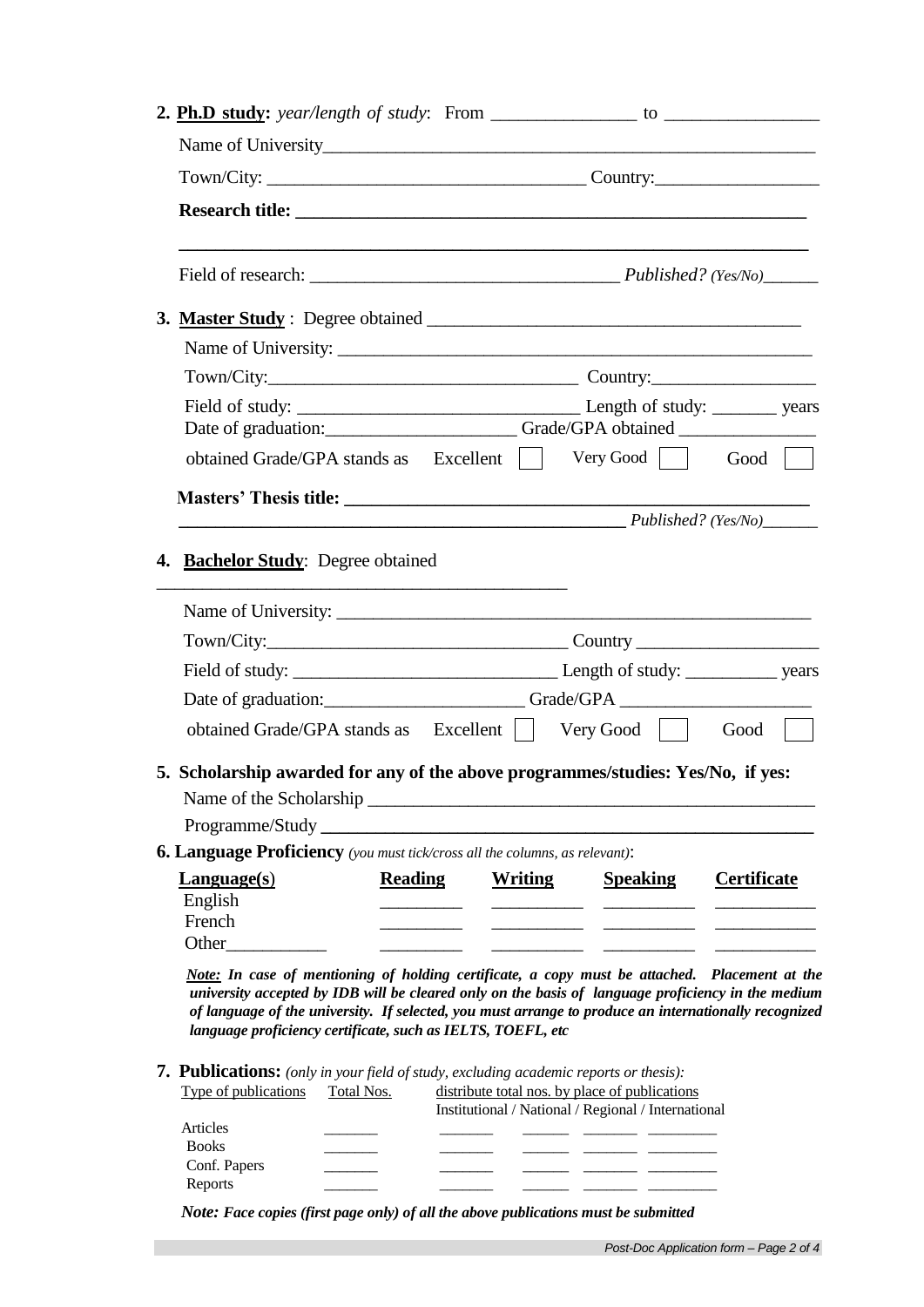### **C. PROFESSIONAL BACKGROUND**

|                                                                                          | (Please do not use abbreviations)                                                                                                 |
|------------------------------------------------------------------------------------------|-----------------------------------------------------------------------------------------------------------------------------------|
| Academic    <br><b>Type:</b>                                                             | Public/Private     Govt. Organization  <br>Research $\vert \vert$                                                                 |
|                                                                                          |                                                                                                                                   |
|                                                                                          |                                                                                                                                   |
|                                                                                          |                                                                                                                                   |
|                                                                                          |                                                                                                                                   |
| Level of the position:                                                                   | Junior/Assistant<br>Mid- level $\vert$<br>Senior                                                                                  |
| 2. List previous employments, if any:                                                    | Address:                                                                                                                          |
|                                                                                          |                                                                                                                                   |
|                                                                                          |                                                                                                                                   |
| Address:                                                                                 | <u> 1989 - Johann Harry Harry Harry Harry Harry Harry Harry Harry Harry Harry Harry Harry Harry Harry Harry Harry</u>             |
|                                                                                          |                                                                                                                                   |
|                                                                                          |                                                                                                                                   |
| 4.                                                                                       | (Evidence of research/work experience must be submitted)<br><b>Extra curricular Activities Extra CONSTANTING INCONSTRUCT 2012</b> |
|                                                                                          |                                                                                                                                   |
| <b>D. PLAN OF STUDY AND RESEARCH PROPOSAL</b><br>2. The field of your research proposal? | (Research proposal must be related to your academic background and current area of expertise)                                     |
|                                                                                          | 3. Title:<br>4. Objective: (write below, not in a separate sheet, one brief paragraph on the problem solving                      |

 $\overline{\phantom{a}}$  , and the contribution of the contribution of the contribution of the contribution of the contribution of the contribution of the contribution of the contribution of the contribution of the contribution of the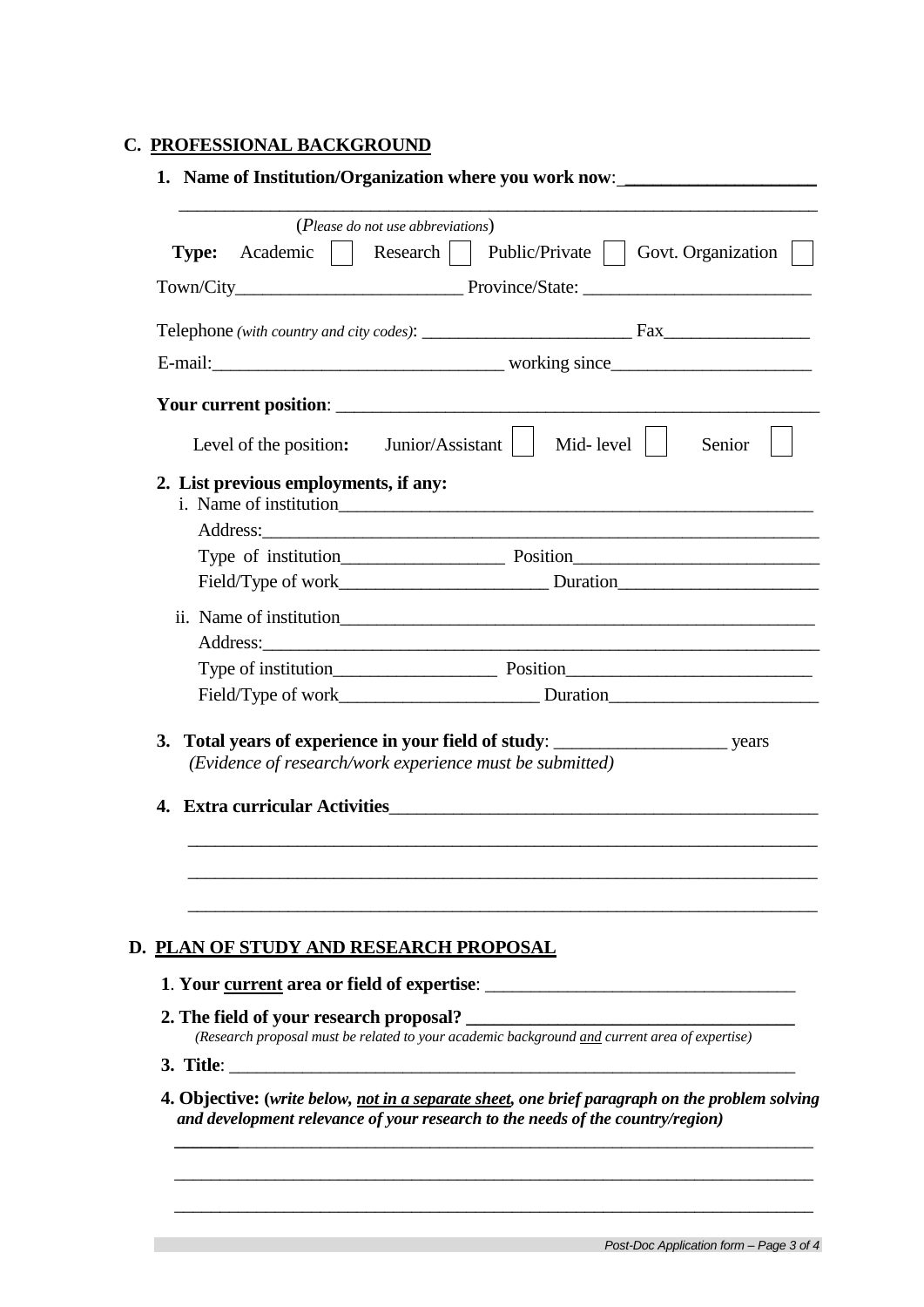|  | 5. Admission Offers: $Yes \_\_\_\_ No \_\_\_\_$ . If yes, furnish the following information: |  |  |
|--|----------------------------------------------------------------------------------------------|--|--|

University\_\_\_\_\_\_\_\_\_\_\_\_\_\_\_\_\_\_\_\_\_\_\_\_\_\_\_\_\_\_\_\_\_\_\_\_\_\_\_\_\_\_\_\_\_\_\_\_\_\_\_\_\_\_\_\_\_\_\_\_

Department/Faculty

Place/Country

 *(copy of offer/ acceptance letter, as mentioned above, must be submitted herewith***)**

 *Note: An admission offer mentioned here is not an automatic choice for you to commence the programme by this admission. It will be subject to meeting the admission/university criteria***.** 

## **E. NOMINATION / ATTESTATION BY THE HEAD OF YOUR INSTITUTION**

 *The applicant is hereby nominated for IDB Merit Scholarship. On award of the scholarship to the applicant, we declare to abide by the following:*

- *1. He/she shall be facilitated with study leave for the duration of study/research;*
- *2. He/She shall be regarded as an active employee and continue to receive salary/ allowance(s) during the said study leave;*
- *3. His/her study leave duration will be counted within the length of service and will maintain the seniority for entitlement to promotion, etc.;*
- *4. On return, his his/her new degree/research outcome will be recognised and every effort will be made to fully utilize his/her enhanced knowledge and expertise.*

**Name/Title of Head/Director:** 

**Signature:\_\_\_\_\_\_\_\_\_\_\_\_\_\_\_\_\_\_\_\_\_\_\_\_\_\_\_\_\_\_\_\_\_ Date: \_\_\_\_\_\_\_\_\_\_\_\_\_\_\_\_\_\_\_\_\_\_\_\_\_** 

**Official Stamp:** 

### **F. DECLARATION OF THE APPLICANT**

*I hereby solemnly declare that all information given in this application is complete and correct.* 

**\_\_\_\_\_\_\_\_\_\_\_\_\_\_\_\_\_\_\_\_\_\_\_\_\_\_\_\_ \_\_\_\_\_\_\_\_\_\_\_\_\_\_\_\_\_\_\_\_\_\_\_\_\_\_\_\_\_\_\_\_\_**

**Signature Date**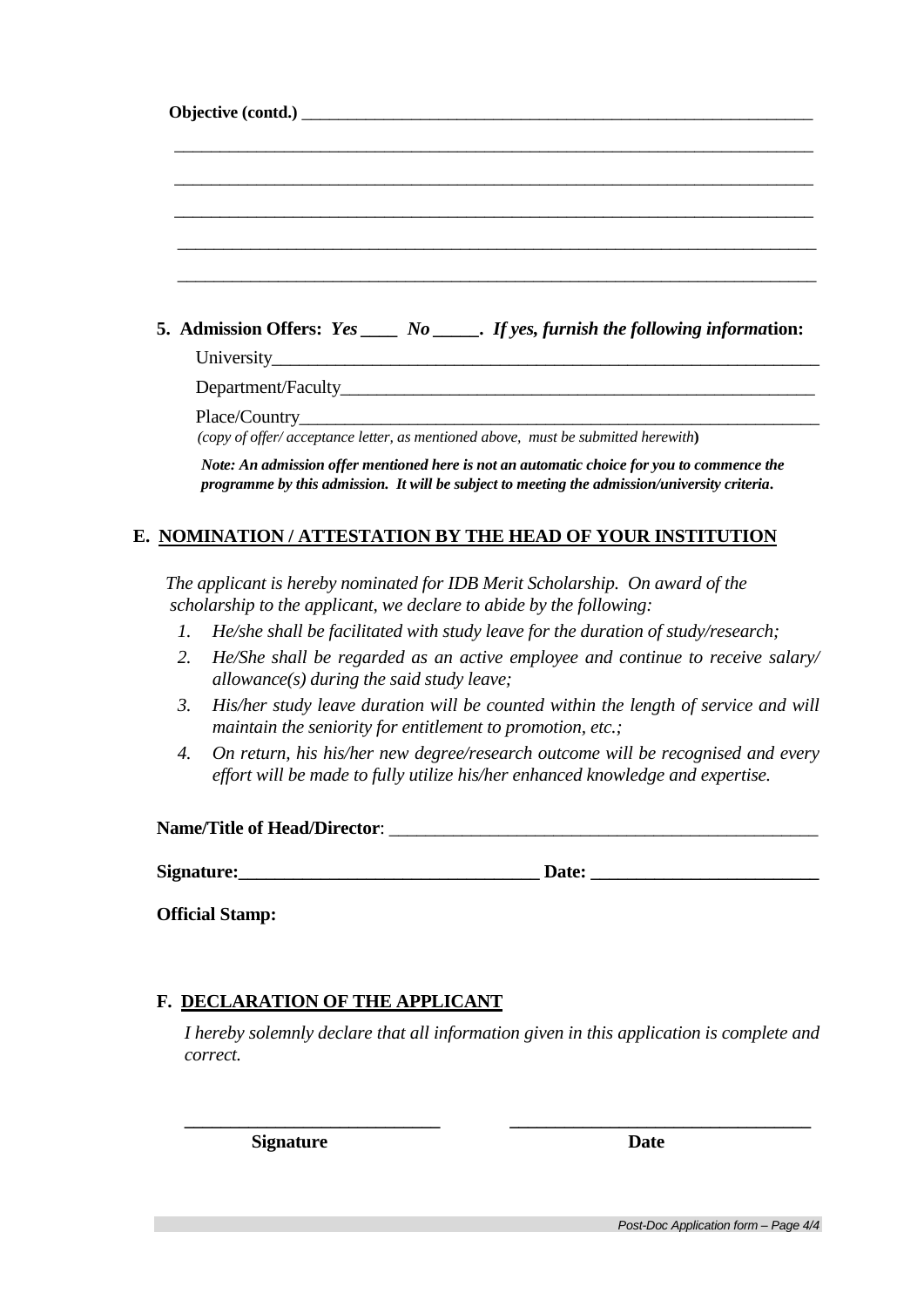## **G. HOW TO APPLY**

| 1. |      | Submit one (1) copy of each required documents below (tick if you have them<br>and have included them in your package): |                              |  |
|----|------|-------------------------------------------------------------------------------------------------------------------------|------------------------------|--|
|    | 1.1  | <b>Application Form</b>                                                                                                 | Yes<br>N <sub>0</sub>        |  |
|    | 1.2  | Curriculum vitae or CV                                                                                                  | Yes<br>N <sub>0</sub>        |  |
|    | 1.3  | Copy of Ph.D. Degree                                                                                                    | N <sub>0</sub><br>Yes        |  |
|    | 1.4  | Copies of Master Degree and transcript                                                                                  | Yes<br>N <sub>0</sub>        |  |
|    | 1.5  | Copies of Bachelor Degree and transcript                                                                                | Yes<br>N <sub>0</sub>        |  |
|    | 1.6  | Two (2) Passport-size pictures (put in a transparent/plastic pouch)                                                     | Yes<br>N <sub>0</sub>        |  |
|    | 1.7  | Face copies of publications                                                                                             | Yes<br>N <sub>0</sub>        |  |
|    | 1.7  | Proof of nationality (birth certificate/relevant pages of passport)                                                     | Yes<br>N <sub>0</sub>        |  |
|    | 1.8  | Language certificate or test score (if any)                                                                             | <b>Yes</b><br>N <sub>0</sub> |  |
|    | 1.9  | Copies of work/research experience certificate                                                                          | <b>Yes</b><br>N <sub>0</sub> |  |
|    | 1.10 | Letter or evidence of pre-admission (if any)                                                                            | N <sub>0</sub><br>Yes        |  |
|    |      |                                                                                                                         |                              |  |

- 2. **Organize your documents** so that each item is separated by a white/colour separator. Clip or staple, number them (1.1 - 1.10) and write the titles as above on the separators. If any item is missing, your application will be considered as ineligible.
- 3. **If any of your documents are not in English, French or Arabic, please have them translated or describe the content(s) briefly in English/French. Failing to submit the English/French, translation will be considered non-recognition of the document and may lead to cancellation of your application due to not meeting the eligibility criteria.**
- 3. Send your application along with all the above required documents to/through the Office of the IDB Governor for your country.
- 4. Keep a copy of the completed application form along with the above documents you are attaching with the application form. You may be asked to send these documents once again.

\_\_\_\_\_\_\_\_\_\_\_\_\_\_\_\_\_\_\_\_\_\_\_\_\_\_\_\_\_\_\_\_\_\_\_\_\_\_\_\_\_\_\_\_\_\_\_\_\_\_\_\_\_\_\_\_\_\_\_\_\_\_\_\_\_\_\_\_\_\_\_\_\_\_\_\_\_\_\_

## **Important Note**

- *This Application form is the first information sheet to assess your eligibility as a candidate for the programme. If you are found eligible and qualify for the next phase selection process, you will be asked to send another set of documents.*
- *You will be contacted only if you qualify for the next phase. No other letter/intimation will be given to you if you do not qualify for the next phase.*